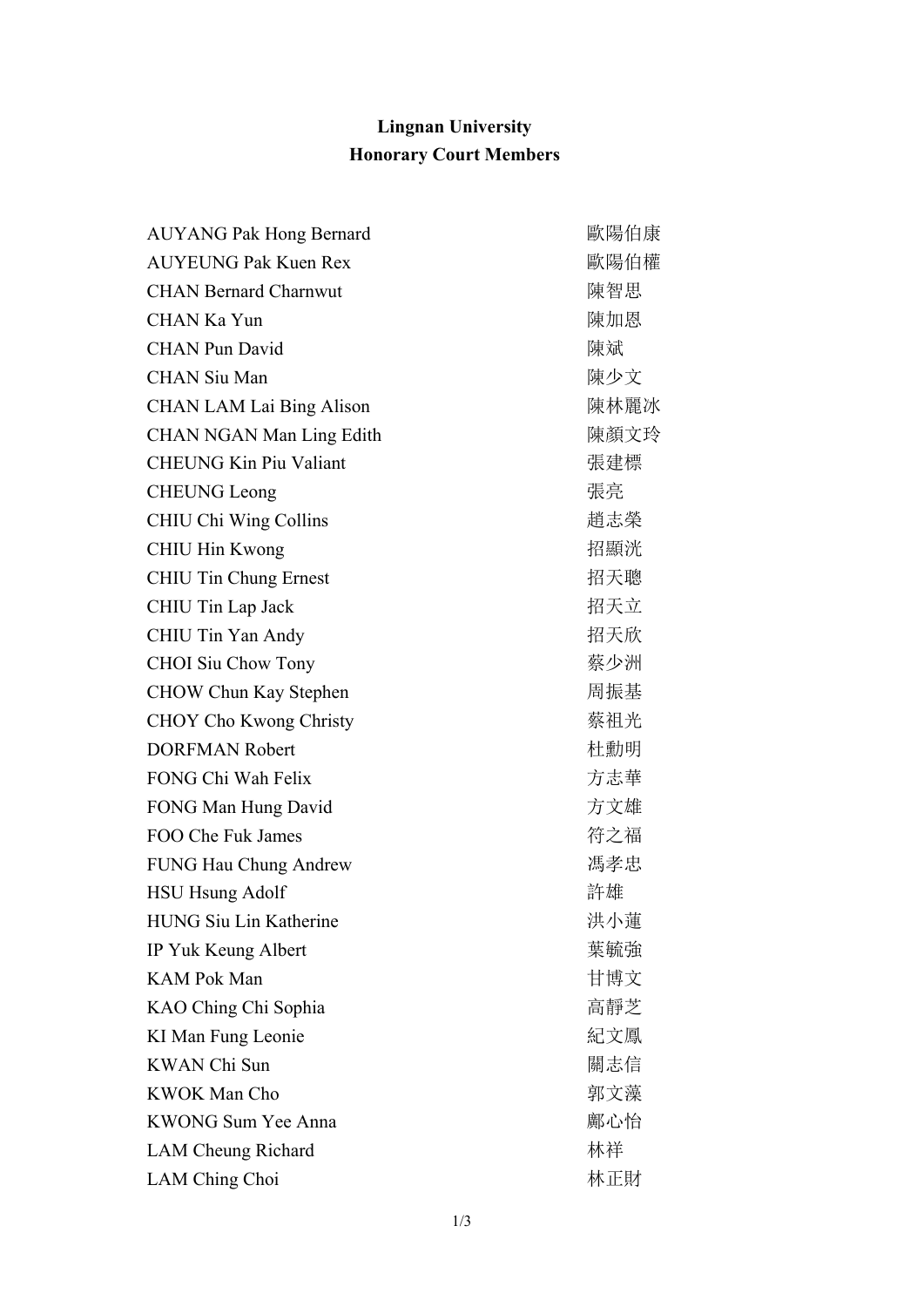| LAM Fan Keung Franklin                | 林奮強  |
|---------------------------------------|------|
| <b>LAM Kwok Timothy</b>               | 林珏   |
| <b>LAM Timothy Junior</b>             | 林棣權  |
| LAW Sai Kit Frank                     | 羅世傑  |
| LEE LIN Gen Hwa Gennie                | 李林建華 |
| <b>LEE Shiu</b>                       | 李韶   |
| LEUNG Chung Sing Sammy                | 梁松聲  |
| LEUNG Chun Ying                       | 梁振英  |
| LEUNG Kwong Ho Edmund                 | 梁廣灝  |
| LI Kam Kee                            | 李錦祺  |
| LI Shao Yuen                          | 李小元  |
| LI Siu Wah                            | 李兆華  |
| LO Richard                            | 老元廸  |
| LO Wing Sze Anthea                    | 羅詠詩  |
| LUK CHIU Kwan Hung Angela             | 陸趙鈞鴻 |
| <b>MA Ching Hang Patrick</b>          | 馬清鏗  |
| <b>MAR</b> Selwyn                     | 馬紹援  |
| <b>MUI Lok Wood</b>                   | 梅樂活  |
| NG Leung Sing                         | 吳亮星  |
| NG Ming Wah Charles                   | 吳明華  |
| POON Pa Yuen Tinlo                    | 潘柏源  |
| SAM Chien Man Henry                   | 岑展文  |
| <b>SHUEN LEUNG Lai Sheung Loretta</b> | 孫梁勵常 |
| <b>SLOSAR John R</b>                  | 史樂山  |
| SZE Irons                             | 施榮懷  |
| TAM Kwok Wai Ronald                   | 譚國威  |
| <b>TANG Shuk Tak Karen</b>            | 鄧淑德  |
| <b>TONG Tin Sun</b>                   | 唐天燊  |
| WAI Kee Kau                           | 韋基球  |
| WAI Yip Carl Gilbert                  | 韋業嘉  |
| WONG Chi Hong Arion                   | 王志康  |
| <b>WONG Chi Kwong Patrick</b>         | 黃志光  |
| <b>WONG Chung Mat Ben</b>             | 王忠秣  |
| WONG Kai Man                          | 黃啟民  |
| <b>WONG Kwan Yu</b>                   | 黃均瑜  |
| <b>WONG Pak Heung Peter</b>           | 黃伯鏗  |
| <b>WONG Tat Chang Abraham</b>         | 黃達漳  |
| WONG Ying Kay Ada                     | 黃英琦  |